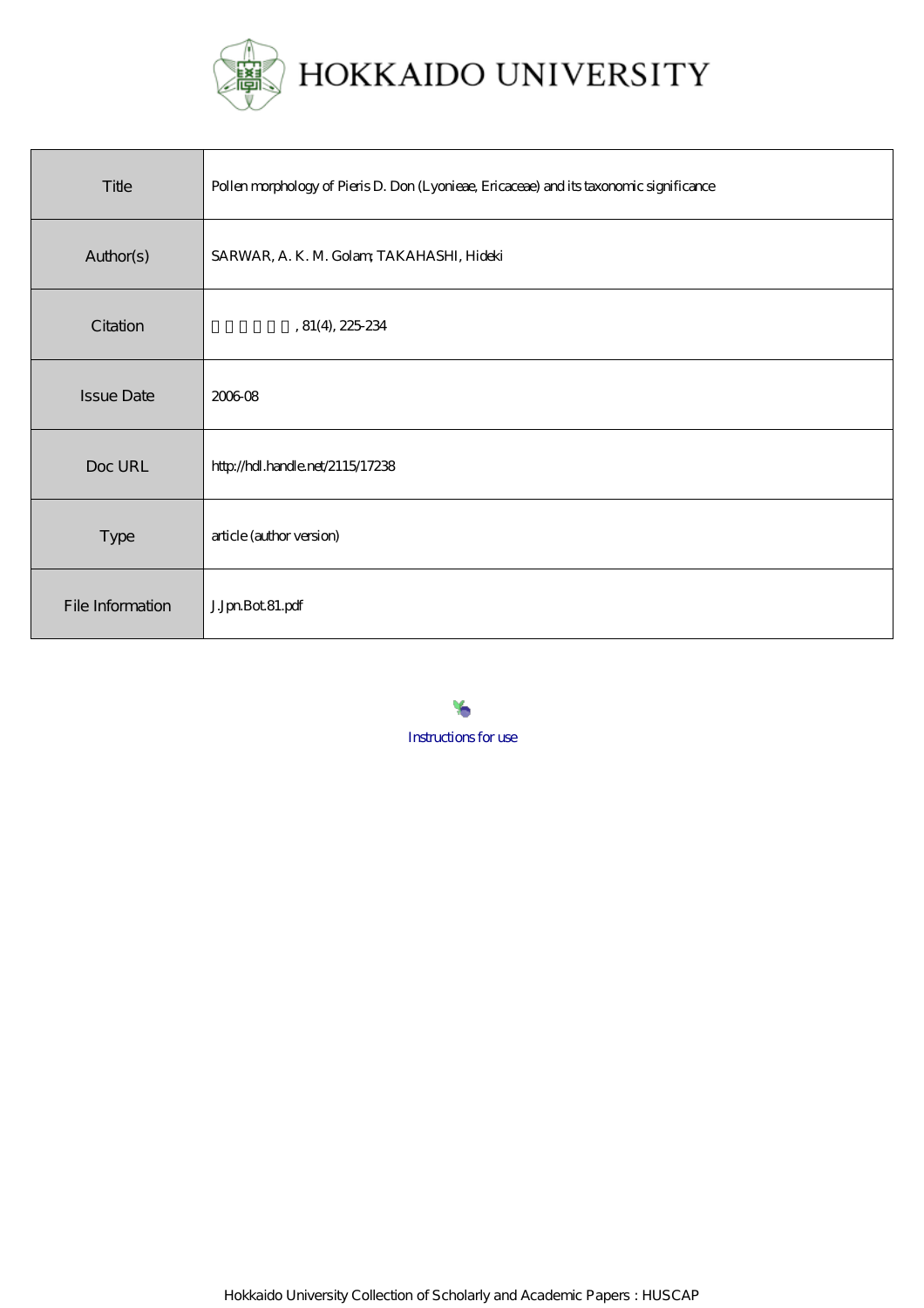# **Pollen morphology of** *Pieris* **D. Don (Lyonieae, Ericaceae) and its taxonomic significance**

## A. K. M. Golam SARWAR<sup>a</sup> and Hideki TAKAHASHI<sup>a,b</sup>

a Laboratory of Systematic Botany, Graduate School of Agriculture, Hokkaido University, N8 W8, Sapporo 060-8589, Japan;

b The Hokkaido University Museum, N10 W8, Sapporo 060-0810, Japan

Pollen morphology of 6 species in the genus *Pieris* was examined using light and scanning electron microscopes. Judd's infrageneric classification of *Pieris* was reexamined in the light of new palynological characters. The genus *Pieris* is stenopalynous in having 3-colporate and oblate pollen tetrads. However, a continuous and serial variation in the exine sculpture, tetrad diameter, polar and equatorial length of pollen and apocolpial exine thickness was revealed within the genus. *Pieris nana* is characterized by having the smallest pollen and the smallest rugulae in the rugulate sculpture. Considering other distinct morphological characters, we confirm the recognition of monotypic subgenus *Arcterica* based on this species. Within the other subgenus, *Pieris*, members of the sections *Pieris* and *Phillyreoides* can be distinguished by subtle differences in colpus width, septum thickness and ratio of colpus length to tetrad diameter. *Pieris formosa* is distinguished by its psilate exine with clear secondary striate sculpture. *Pieris japonica* and *P. cubensis* are not well differentiated in the palynological characters, and act as a bridge between sect. *Pieris* and sect. *Phillyreoides*. On the basis of palynological characters a dichotomous key of these taxa was also prepared.

**Key words:** *Pieris*, pollen morphology, taxonomic significance.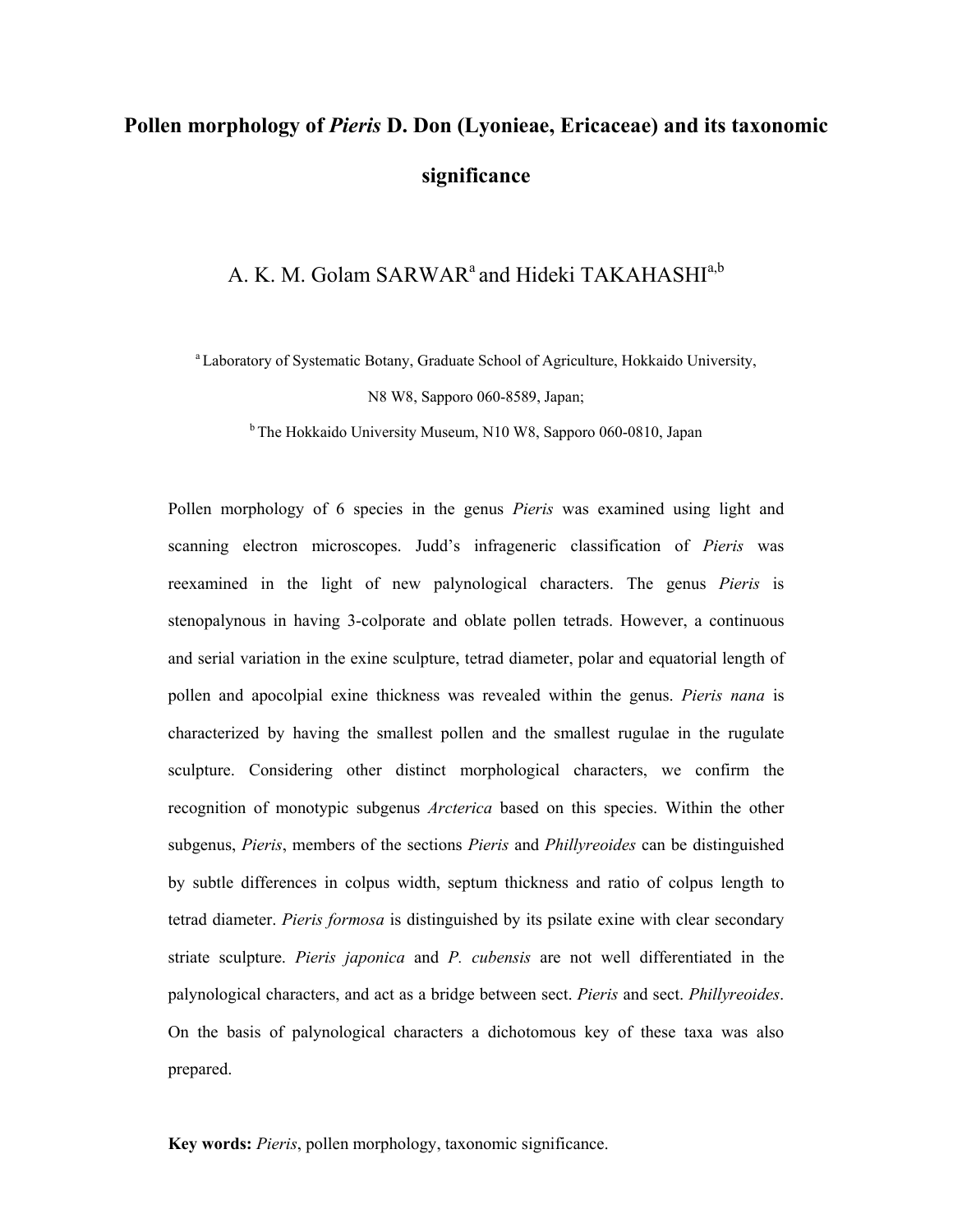The genus *Pieris* D. Don (Ericaceae–Vaccinioideae–Lyonieae) (Kron et al. 2002) comprises seven allopatric and rather distinctive species occurring in Eastern Asia, Eastern America, and Cuba (Judd 1982) and is closely related to several genera in the Andromedeae *sensu* Stevens (1971).

Until beginning of 20th century, the generic limit of *Pieris* is not very well defined. Some of its species such *as P. nana, P. floribunda* and *P. phillyreifolia* were segregated as distinct genera (Nuttall 1843, Small 1914, 1933, Makino 1961, Ohwi 1965). The genus *Pieris*, as circumscribed by Stevens (1971) along with the genus *Arcterica* Cov., is a member of *Lyonia* group of the tribe Andromedeae (Ericaceae subfamily Vaccinioideae). From the phenetic standpoint, Judd (1979) did not find sufficient morphological and anatomical distinctions between monotypic genus *Arcterica* and *Pieris* on the basis of 50 selected characters, and treated *Arcterica nana* as an isolated species within *Pieris*; *P. nana* (subgenus *Arcterica*). This genus is considered to be monophyletic group easily separated from related genera by a number of features; including the leaf arrangement and anatomy, timing of inflorescence development, flower, filament and spur morphology, seed morphology (Judd 1979, 1982), chromosome number, secondary metabolites (toxic diterpenes), and molecular characters (Kron et al. 1999, 2002). However, infrageneric classification of *Pieris* is sill in dispute. Judd (1982) has divided the genus *Pieris* into two subgenera; monotypic subgenus *Arcterica* (Cov.) Judd (including *P. nana*) and subgenus *Pieris*, which has been divided into two sections, sect. *Pieris* (including *P. japonica*, *P. formosa*, and *P. floribunda*) and sect. *Phillyreoides* Benth. & Hook. (including *P. phillyreifolia*, *P. cubensis*, and *P. swinhoei*). Recent combined phylogenetic analysis of phenotypic and molecular data shows that subgenus *Arcterica* composed of *P. nana* is sister to the other monophyletic subgenus *Pieris* including *P. formosa*, *P. floribunda* and *P. phillyreifolia* (Kron *et al.* 1999). But the monophyly of sect. *Pieris* is not supported in the combined analysis, thus subgenus *Pieris* needs further study.

Mainly light microscopic (LM) observations on pollen grains of *Pieris* have been carried out previously (Yang 1952, Ikuse 1956, 2001, Ueno 1962, Nair 1965, Huang 1972, Shimakura 1973, Nakamura 1980, Wang *et al.* 1995, Wei, 2003). Scanning electron microscopic (SEM) observation of pollen grains has been made for only a single species, *P. japonica* (Kurosawa 1991). Therefore, the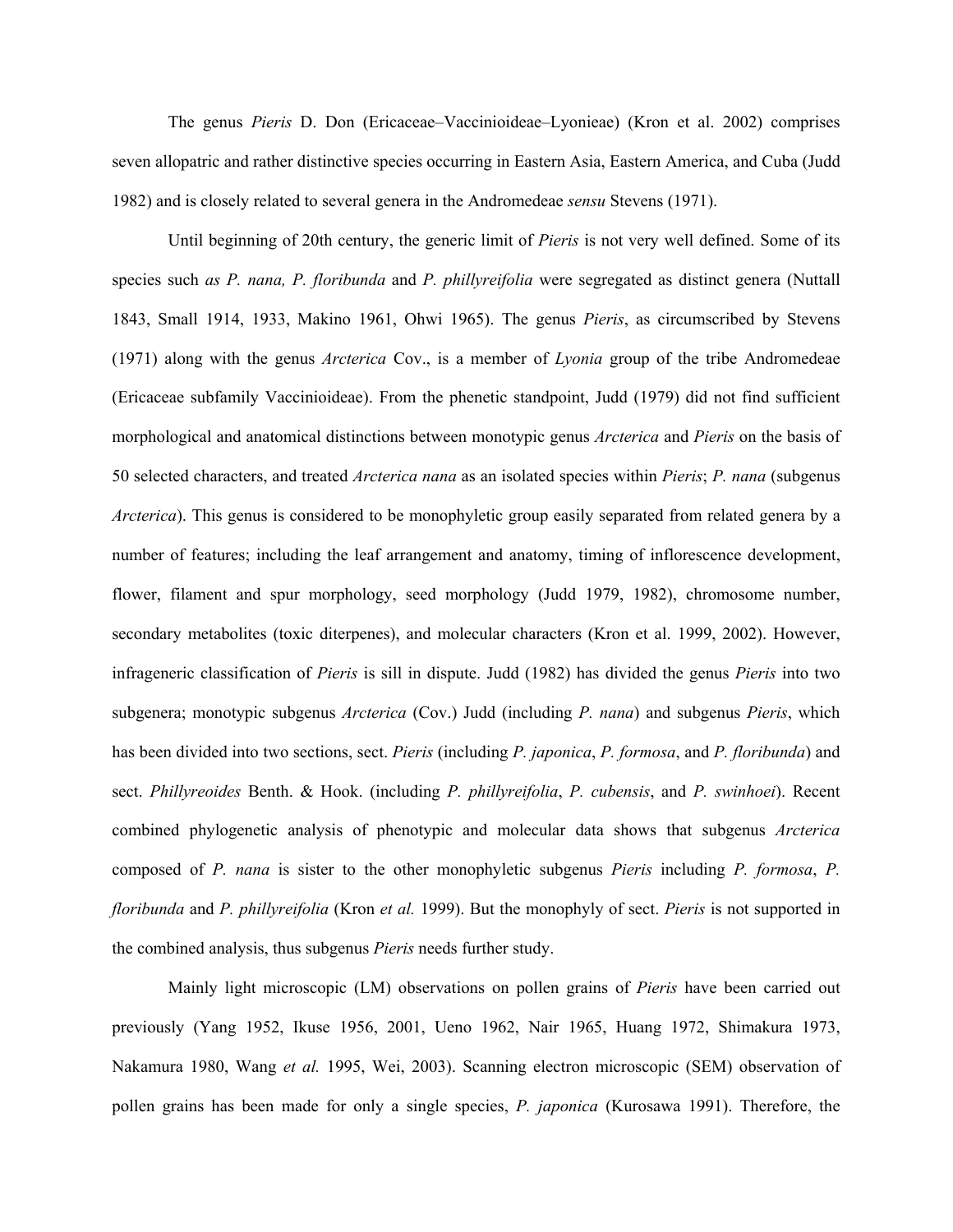present study examines the pollen morphology of the genus in detail with the help of both LM and SEM to discuss and review the present infrageneric classification.

#### **Materials and Methods**

The pollen of 6 species from the seven on so species in the genus *Pieris* was examined by using LM and SEM (Table 1). Polliniferous material used in this investigation was taken from dried herbarium specimens from the herbaria; KYO, S, SAPS and SAPT (the Botanic Garden, Hokkaido University, Sapporo).

Pollen was acetolysed following the technique of Erdtman (1960) modified by Takahashi (1987). For LM, the pollen was mounted in silicone oil (viscosity 3000 cs), and examined and measured with a Nikon Eclipse E200 microscope. The dimensions "D", "P", "E (d)" and "2f", corresponding to the tetrad diameter, polar length, equatorial diameter and colpus length of pollen grain, were measured, and the D/d, P/E and 2f/D ratios were calculated (see Oldfield 1959). The measurements given in Table 2 are based on at least 10 grains from each specimen. Pollen size and shape classes follow Erdtman (1986). Pollen slides of all collection are deposited at the Hokkaido University Museum, Sapporo, Japan. For SEM, the acetolysed pollen samples were dehydrated in an ethanol series, and mounted and air dried on aluminum stubs from 70% ethanol, and sputter coated with Platinum-Palladium or Gold-Palladium by a HITACHI E102 ion sputter. Subsequently the prepared pollen was examined and photographed with a JEOL JSM-5310LV scanning electron microscope operated at 15 KV. Descriptive terminology follows Punt *et al*  (1994).

Quantitative data of pollen morphological features (first ten characters shown in Table 2) were used for statistical calculations of total similarities between the pollen grains of six species with principal component analysis (PCA) by using the Excel Stat computer package.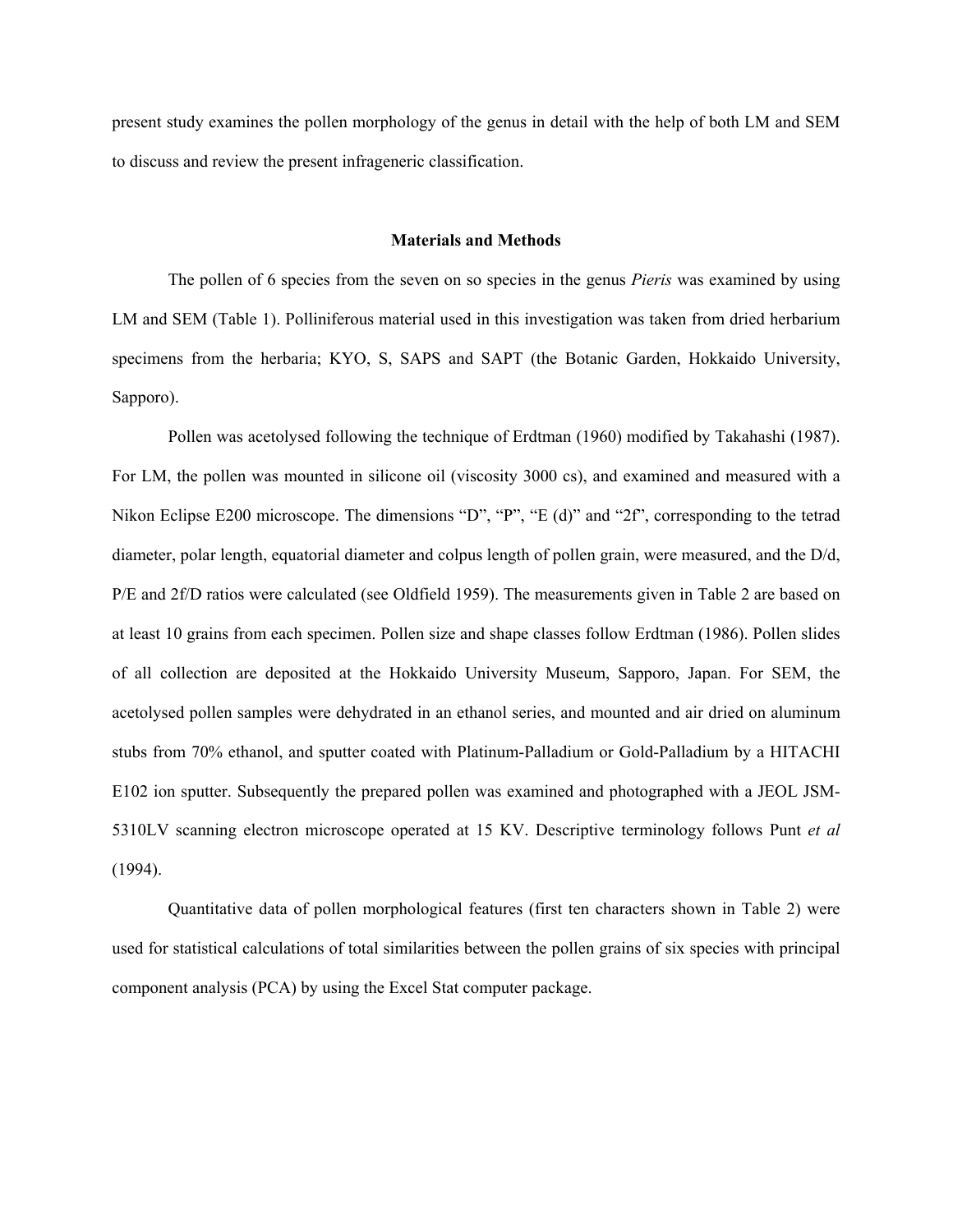#### **Results**

#### **General pollen morphology of** *Pieris*

Light microscopy observation: pollen grains united at tetrahedral tetrad (Fig. 1), rarely other configurations, viscin threads absent, size medium, or minute in *P. nana*, D 31.9 – 48.6 µm, P 17.1 – 24.3  $\mu$ m, E 24.3 – 35.6  $\mu$ m, P/E 0.66 – 0.72, oblate in shape, ratio of tetrad diameter to individual grain diameter (D/d) 1.28 – 1.37, 3-aperturate, apertures arranged according to "Fischer's Law", colporate, colpi distinct (Fig. 2),  $13.8 - 29.0 \text{ µm}$  long, width  $0.6 - 2.0 \text{ µm}$ , ratio of colpus length to tetrad diameter  $(2f/D)$  0.33 – 0.60, wider at middle, somewhat obtuse to acute towards ends, colpus margin distinct, ora distinct, lalongate, 1.0 – 3.0 µm long, width 6.4 – 11.0 µm, costae present but not clear in *P. phillyreifolia*  and *P. japonica*, exine tectate, apocolpial exine  $1.9 - 2.6 \mu m$  thick, septum thickness  $0.7 - 2.2 \mu m$ , apocolpial exine commonly thicker than septum except *P. formosa* with thicker septum. Exine sculpture commonly verrucate to finely rugulate or rugulate in *P. cubensis, P. phillyreifolia* and *P japonica*, or coarsely verrucate to coarsely rugulate in *P. formosa, P. koidzumiana* and *P. nana*.

SEM observations: apocolpial exine sculpture various from coarsely rugulate to psilate, the rugulae with secondary sculptures; faintly to finely and clearly striate (Figs.  $3 - 10$ ). Exine sculpture along the colpi similar to that appearing at distal pole, but mesocolpial exine having a tendency to decrease in lateral extension of the rugulae with more distinct units, colpus membrane granular to granuloid.

In principal component analysis (PCA) using the LM characters, dots from each species occupy each distinct range, so we can generally compare the palynological features of six *Pieris* species in this analysis (Fig. 11).

#### **Pollen characteristics of** *Pieris*

### **Subgenus** *Arcterica* (monotypic, species examined: *P. nana*)

Pollen grains few in number at both LM slide and SEM stub. Pollen surface uneven and rugged, exine sculpture coarsely rugulate, the rugulae faintly (Fig. 3) to finely striate (Fig. 4). In PCA, *P. nana* is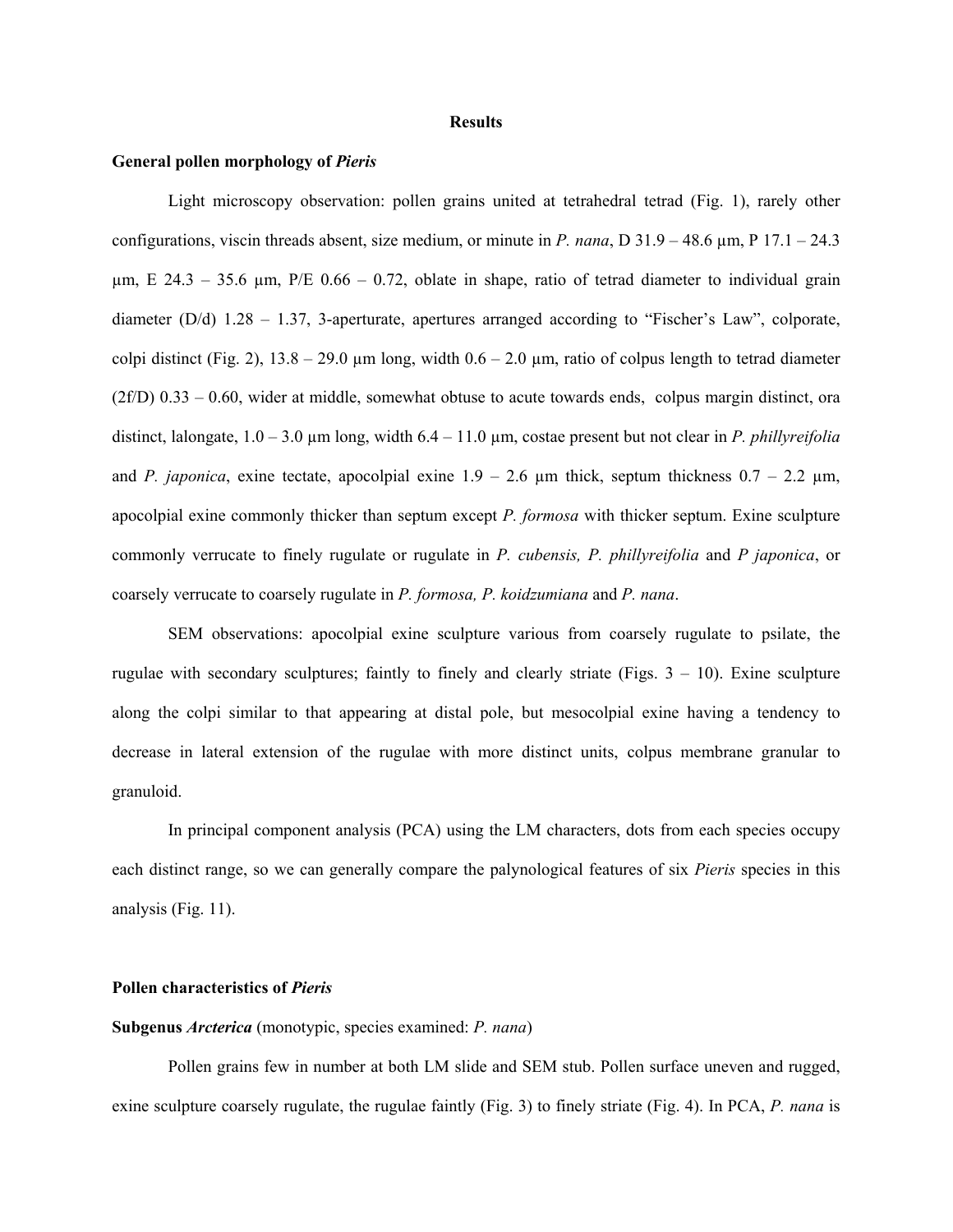situated at the lower left edge of total variation of the *Pieris* pollen (Fig. 11).

#### **Subgenus** *Pieris*

#### **Section** *Pieris* (species examined: *P. japonica, P. koidzumiana* and *P. formosa*)

Colpus membrane coarsely granulate in *P. japonica*. Pollen surface uneven to somewhat flat and rugged, exine sculpture coarsely rugulate, the rugulae faintly to finely striate in *P. japonica* and *P. koidzumiana* (Figs. 5 – 7) to psilate with clearly striate sculpture in *P. formosa* (Fig. 8). In PCA, members of this section are situated at the middle of total variation, along with *P. cubensis* of Sect. *Phillyreifolia*. Among the species *P. formosa* shows the highest value in the second component (Fig. 11).

#### **Section** *Phillyreoides* (species examined: *P. phillyreifolia* and *P. cubensis*)

Most grains somewhat shrink in *P. phillyreifolia*. Pollen surface uneven and rugged, exine sculpture coarsely rugulate(-psilate), the rugulae loosely arranged, and finely and clearly granulate-striate in *P. phillyreifolia* (Fig. 9) or striate in *P. cubensis* (Fig. 10). In PCA, *P. phillyreifolia* is situated at the right edge of total variation of the *Pieris* pollen which shows the highest value of the first component and *P. cubensis* pollen could not be separated from *P. japonica* pollen (Fig. 11).

#### **Discussion**

All species of *Pieris* examined in this study have 3-colporate and oblate pollen tetrads having similar rugulate to rugulate-psilate (rarely psilate) exine with secondary striate sculpture, which suggests that the genus including *P. nana* is, as a whole a group of closely related entity. However, SEM observations show a variation in exine sculpture within the genus (Figs.  $3 - 10$ ). There is a more or less continuous and serial variation in the exine sculpture from coarsely rugulate through coarsely rugulatepsilate to psilate, among the *Pieris* species.

*Pieris nana* has the smallest pollen tetrad ( $D = 31.9 \mu m$ ) and the smallest rugulae in size (compare Figs.  $3 - 4$  and  $5 - 10$ ). This species has also very distinctive morphological characters viz. low shrub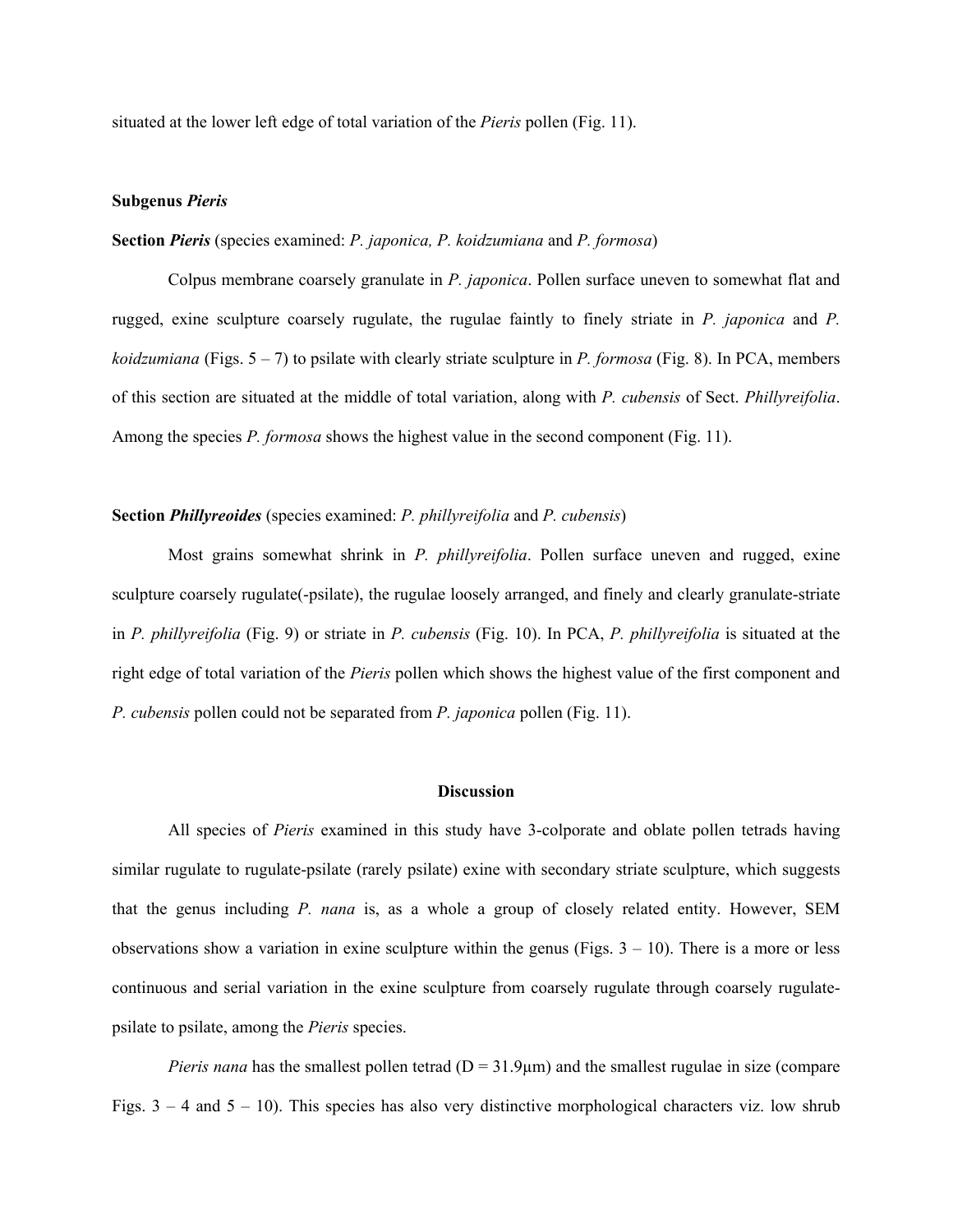with small, entire and usually whorled leaves, roughened-papillose filament, and anthers with poorly developed disintegration tissue etc., differing from the other species of the genus (Judd 1982). The fewer number of pollen grains in both LM slide and SEM stub might be due to the presence of poorly developed disintegration tissue in anthers or all specimens might be collected at very late flowering stage. The distinctiveness of the *P. nana* pollen is also supported by PCA (lower left edge of total variation) using 10 palynological characters based on LM observations (Fig. 11).The PCA also indicate that among the remaining five species, *P. japonica, P. koidzumiana*, *P. formosa* and *P. cubensis* are relatively closer together and situated at the middle of total variation, and *P. phillyreifolia* also has a distinct (most right edge) position (Fig. 11). This results of PCA support the division of the genus *Pieris* into two subgenera; monotypic subgenus *Arcterica* (including *P. nana*) and the other subgenus *Pieris* composed of the remaining species. The infrageneric classification of *Pieris* proposed by Judd (1982) is generally supported by the palynological characters, with some exceptions viz. *P. cubensis* of sect. *Phillyreoides* shows a closer relationship with the members of sect. *Pieris* (especially *P. japonica*) (Fig. 11).

Within the subgenus *Pieris*, P/E ratio shows a difference between two sections (Table 2). Section *Pieris* possesses relatively larger value (0.72) of P/E, and sect. *Phillyreoides* possesses the smaller value (0.68), except for *P. japonica* of sect. *Pieris* that has the P/E value 0.66, even lower than sect. *Phillyreoides*. Colpus length, width and ratio of colpus length to tetrad diameter (2f/D) show distinct differences among the species (Table 2). Pollen grains of the sect. *Pieris* possess comparatively smaller but wider colpus  $(13.8 - 20.2 \mu m)$  and  $1.6 - 2.0 \mu m$ , respectively) compared to those of the sect. *Phillyreoides* (18.6 – 29.0 µm and  $0.6 - 0.7$  µm, respectively). The 2f/D value is relatively smaller (0.33 – 0.47) in the sect. *Pieris*, and larger (0.47 – 0.60) in the sect. *Phillyreoides*. Distinct differences in P/E and 2f/D ratios were also reported previously among the sections of the genus *Enkianthus* (Sarwar & Takahashi 2005) and different subfamilies of Ericaceae (Warner & Chinappa 1986). These two palynological characters might be of special taxonomic importance in Ericaceae. Distinct differences have also been found in apocolpial exine and septum thickness between the two sections (Table 2): sect. *Pieris*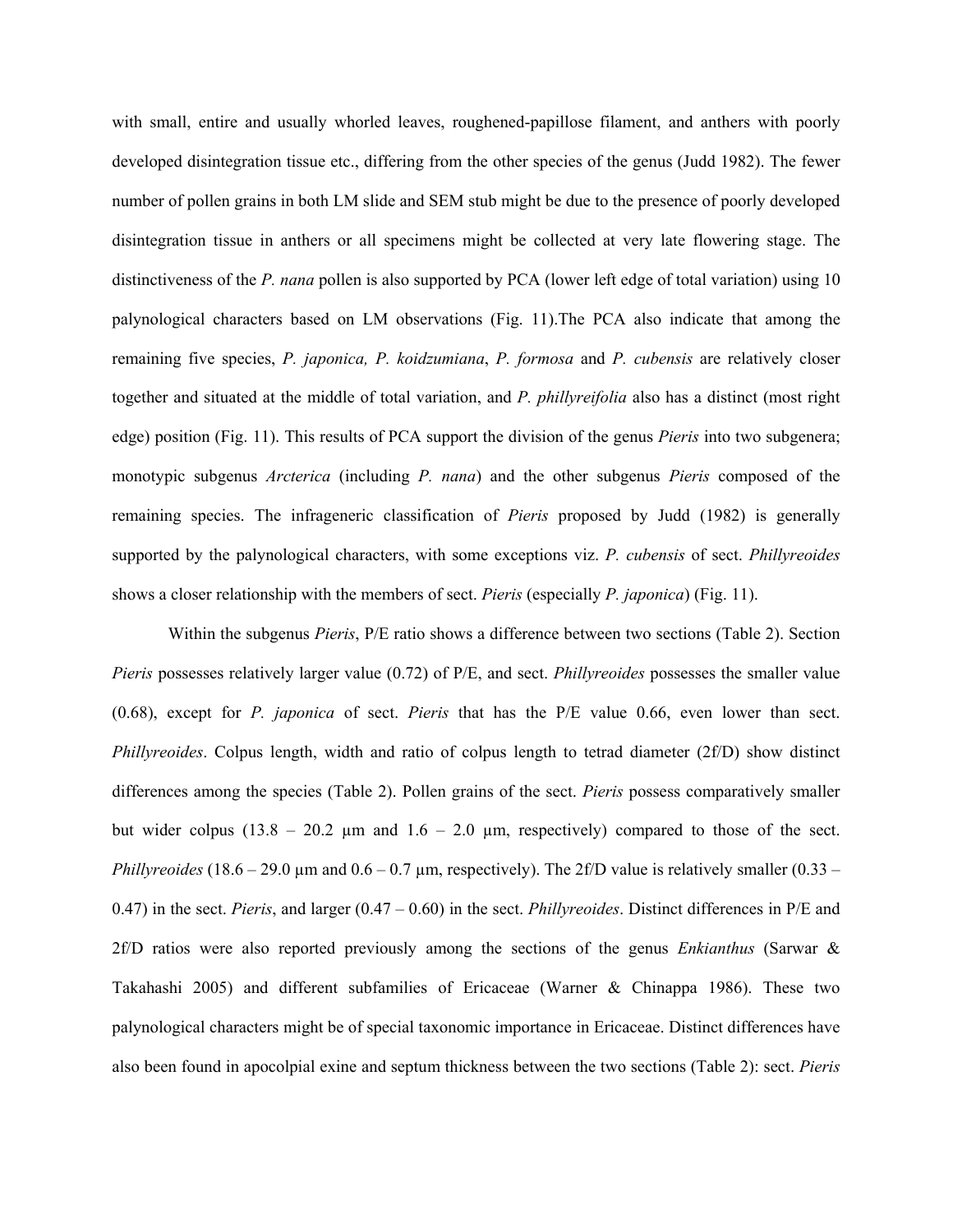have comparatively thicker apocolpial exine and septum  $(2.1 - 2.6 \mu m)$  and  $(1.1 - 2.2 \mu m)$ , respectively) than those of the sect. *Phillyreoides*  $(1.9 - 2.3 \mu m$  and  $0.7 - 1.0 \mu m$ , respectively).

Judd (1982) considered *P. japonica* as a variable species; it includes a number of synonyms at the species level, e.g. *P. popowi* Palibin, *P. taiwanensis* Hayata, *P.polita* W.W. Sm. & Jeffrey, *P. koidzumiana* Ohwi. *Pieris koidzumiana* occupy the intermediate space between *P. japonica* and *P. formosa* in PCA (Fig. 11). But in exine sculpture *P. koidzumiana* (Fig. 7) is more similar to *P. japonica* (Figs. 5 – 6) than *P. formosa* (Fig. 8). Thus palynological characters do not positively support the separation of *P. koidzumiana* from *P. japonica*. Judd (1982) also did not confirm the species status of *P. koidzumiana*, because he did not find any clear gap between *P. koidzumiana* and *P. japonica* in leaf shape or marginal dentation, although he recognized some distinct morphological differences between them. However, considering other distinction in the morphological characters of *P. koidzumiana*: e.g. the leaves oblanceolate with more blunt tip, rachis densely puberulous, flowers longer, etc., compared to those of *P. japonica* (Yamazaki 1993), it is better to separate *P. koidzumiana* from *P. japonica* as a distinct species, endemic to Ryukyu Islands, Japan.

Neither the close relationships between *P. japonica* and *P. formosa*, nor *P. phillyreifolia* with *P. cubensis* and *P. japonica*, which were found in morphological and anatomical characters (Judd 1982), is supported by our palynological observations (Figs. 5 – 11). However, *P. japonica* pollen can not be separated from that of *P. cubensis* in PCA (Fig. 11), and the exine sculpture is also similar between the two species (Figs. 5 – 6 and 10). *Pieris japonica* and *P. cubensis* act as a bridge between the two sections *Pieris* and *Phillyreoides*. A close relationship between *P. formosa* and *P. phillyreifolia* suggested by Kron et al. (1999) was not supported by PCA (Fig. 11), but the distinctness of secondary striate sculpture is their common palynological feature (Figs. 8 – 9). Under SEM, *P. formosa* is readily distinguished by its psilate exine with clear secondary striate sculpture (Fig. 8) among *Pieris* species. Other species have a serial variation in the coarsely rugulate-psilate exine sculpture (rugulae faintly to finely striate). Further research including the study of more specimens and combined analysis of morphological and molecular data from other regions is needed to clarify the relationships among the *Pieris* species.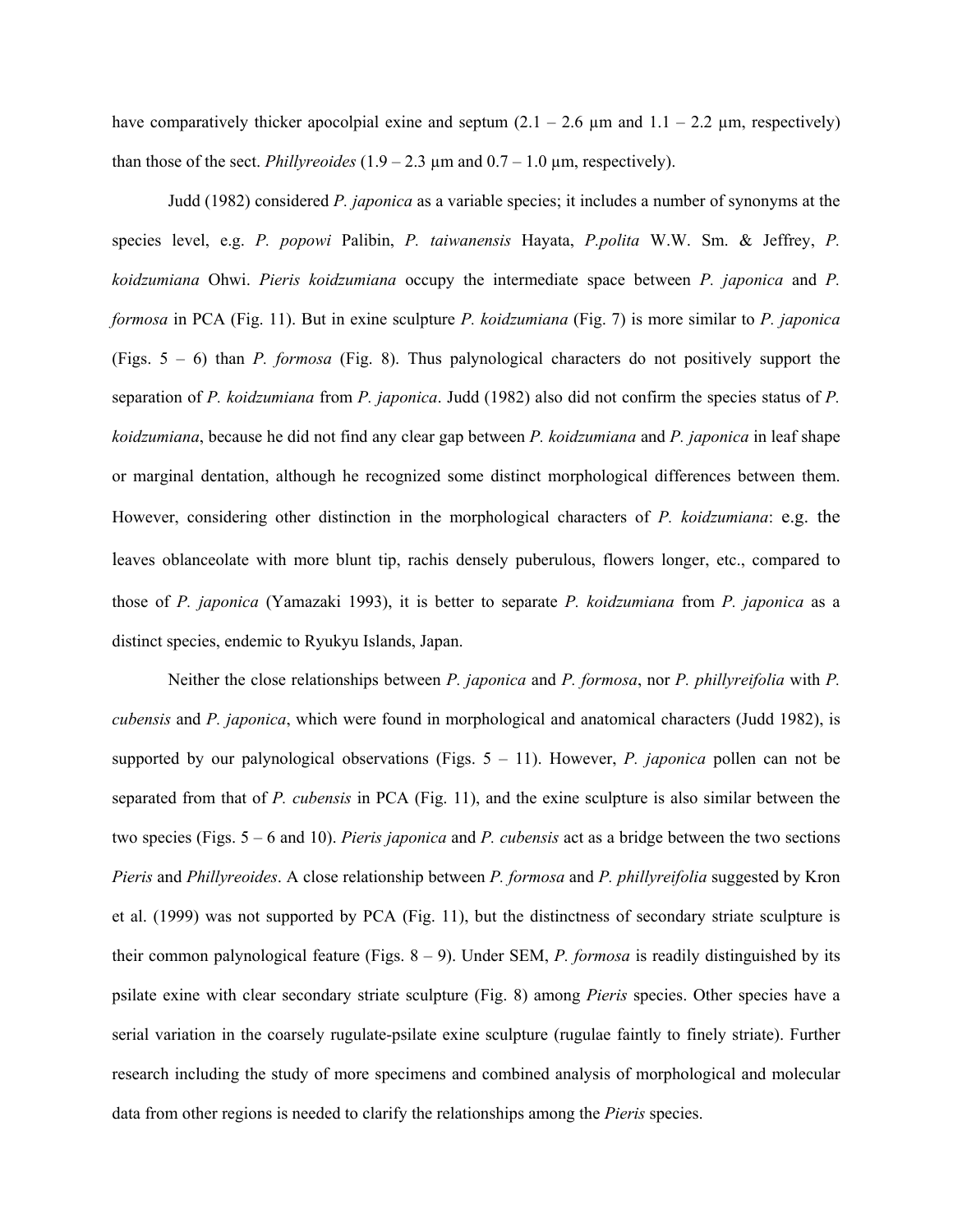### **Key to the species of** *Pieris* **based on pollen morphology**

| 1a. Pollen grains minute, pollen surface uneven and rugged, exine sculpture coarsely rugulate, the rugulae            |
|-----------------------------------------------------------------------------------------------------------------------|
|                                                                                                                       |
| 1b. Pollen grains mediae, pollen surface uneven and rugged to somewhat flat, exine sculpture coarsely                 |
|                                                                                                                       |
| <b>2a.</b> 2f/D 0.33 – 0.47, colpus width $1.6 - 2.0 \mu m$ , septum relatively thicker $(1.1 - 2.2 \mu m)$ ------- 3 |
| <b>3a.</b> D/d $1.29 - 1.32$ , $2f/D$ 0.43 – 0.47, distal exine thicker than septum, septum thickness                 |
| $1.1 - 1.7$ µm, pollen surface uneven and rugged, exine sculpture coarsely rugulate,                                  |
|                                                                                                                       |
| <b>4a.</b> D/d 1.29, P/E 0.66, 2f/D 0.47, septum thickness $1.1 \mu$ m ------------- <i>P. japonica</i>               |
| 4b. D/d 1.32, P/E 0.72, 2f/D 0.43, septum thickness 1.7μm ------- P. koidzumiana                                      |
| <b>3b.</b> D/d 1.36, $2f/D$ 0.33, septum thicker than distal exine, septum thickness $2.2\mu$ m pollen                |
| surface somewhat flat, exine sculpture psilate with clearly secondary striate -----------                             |
|                                                                                                                       |
| <b>2b.</b> 2f/D 0.47 – 0.60, colpus width 0.6 – 0.7 $\mu$ m, septum relatively thinner (0.7 – 1.0 $\mu$ m) ------- 5  |
| 5a. D/d 1.37, 2f/D 0.60, septum thickness 1.0µm, the rugulae finely and clearly                                       |
|                                                                                                                       |
| <b>5b.</b> D/d 1.28, 2f/D 0.47, septum thickness $0.7\mu$ m, the rugulae finely and clearly striate ---               |
|                                                                                                                       |

Authors wish to express their sincere thanks to the Directors and Curators of herbaria: KYO, S, SAPS and SAPT for allowing us to examine and/or send the specimens on loan and sample polliniferous materials. Particular thanks are due to Mr. Toshiaki Ito of Electron Microscopy Laboratory, Graduate School of Agriculture, Hokkaido University for his technical assistance and cooperation during the SEM study and photography of pollen grains. The first author (A.K.M.G.S.) is thankful to Japanese Ministry of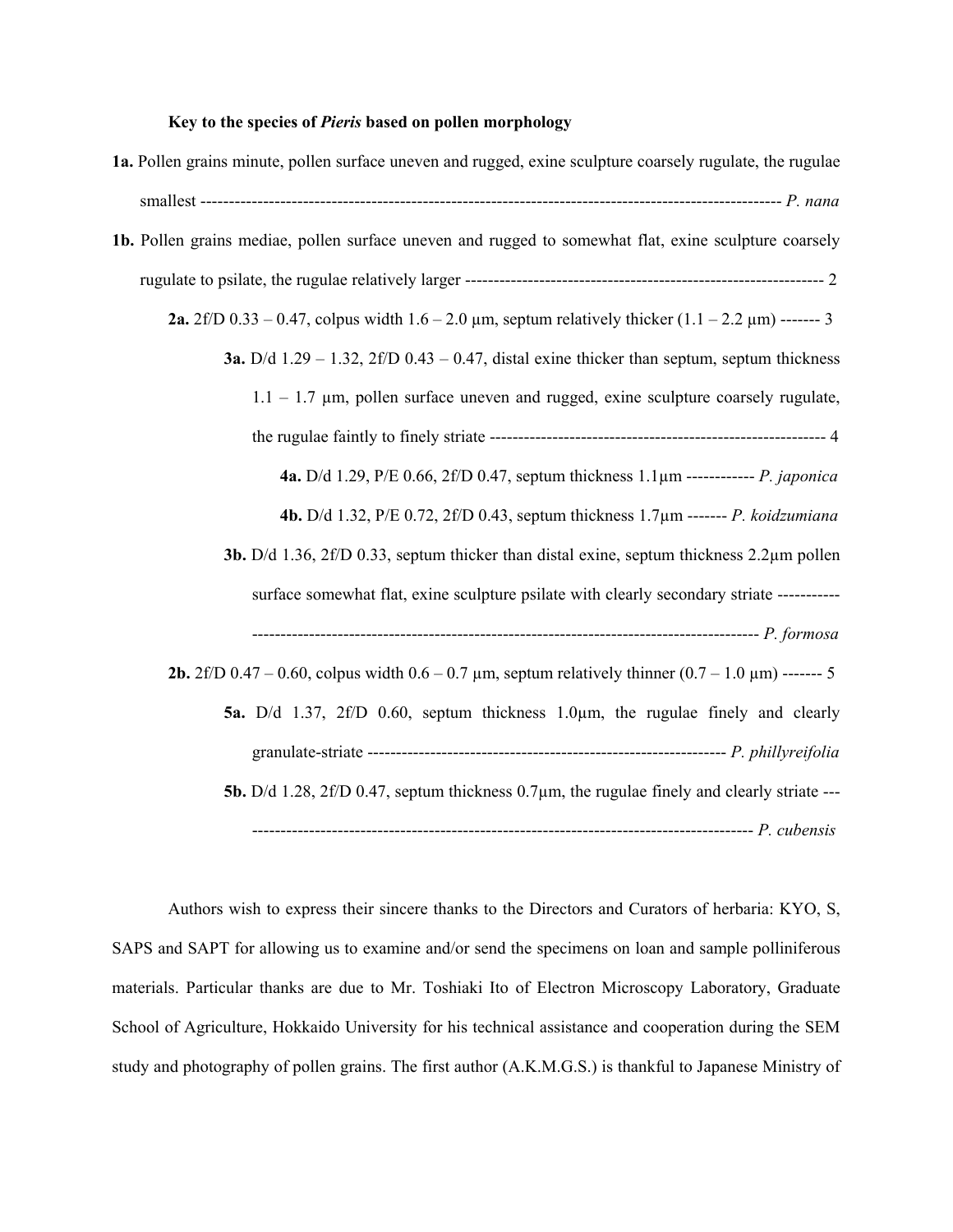Education, Culture, Sports, Science and Technology (MEXT) for Monbukagakusho Scholarship during the period of this study.

### **References**

- Erdtman G. 1960. The acetolysis method- A revised description. Svensk Bot. Tidskr. **54**: 561–564.
- Erdtman G. 1986. Pollen Morphology and Plant Taxonomy. Angiosperms. E. J. Brill, Leiden.
- Huang T. C. 1972. Pollen Flora of Taiwan. National Taiwan University Botany Department Press.
- Ikuse M. 1956. Pollen grains of Japan. Hirokawa Pub. Co., Tokyo (in Japanese).
- Ikuse M. 2001. Pollen grains of Japan,  $2<sup>nd</sup>$  ed. Hirokawa Pub. Co., Tokyo (in Japanese).
- Judd W. S. 1979. Generic relationships in the Andromedeae (Ericaceae). J. Arn. Arbor. **60**: 477–503.
- Judd W. S.1982. A taxonomic revision of *Pieris* (Ericaceae). J. Arn. Arbor. **63**: 103–144.
- Kron K. A., Judd W. S. and Crayn D. M. 1999. Phylogenetic analysis of Andromedeae (Ericaceae SubFam. Vaccinioideae). American J. Bot*.* **86**: 1290–1300.
- Kron K. A., Judd W. S., Stevens P. F., Crayn D. M., Anderberg A. A., Gadek P. A. Quinn C. J. and Luteyn J. L. 2002. Phylogenetic classification of Ericaceae: molecular and morphological evidence. Bot. Rev. **68**: 335-423.
- Kurosawa K. 1991. SEM Photographs of Pollen of Angiosperms. Osaka Museum of Natural History, Osaka (in Japanese).
- Makino T.1961. Makino's new illustrated flora of Japan. Hokuryukan Co., Tokyo (in Japanese).
- Nair P. K. K. 1965. Pollen Grains of Western Himalayan Plants. Asia Publ. House, Bombay.
- Nakamura J. 1980. Diagnostic Characters of Pollen Grains of Japan. Vol. I & II. Osaka Museum of Natural History, Osaka (in Japanese).
- Nuttall T. 1843. Description and notices of new and rare plants in the natural orders Lobeliaceaea, Campanulaceae, Vaccinieae, Ericaceae, collected in a journey over the continent of North America, and during visits to the Sandwich Islands, and Upper California. Trans. Am. Philos. Soc. n.s. **8**: 251–272.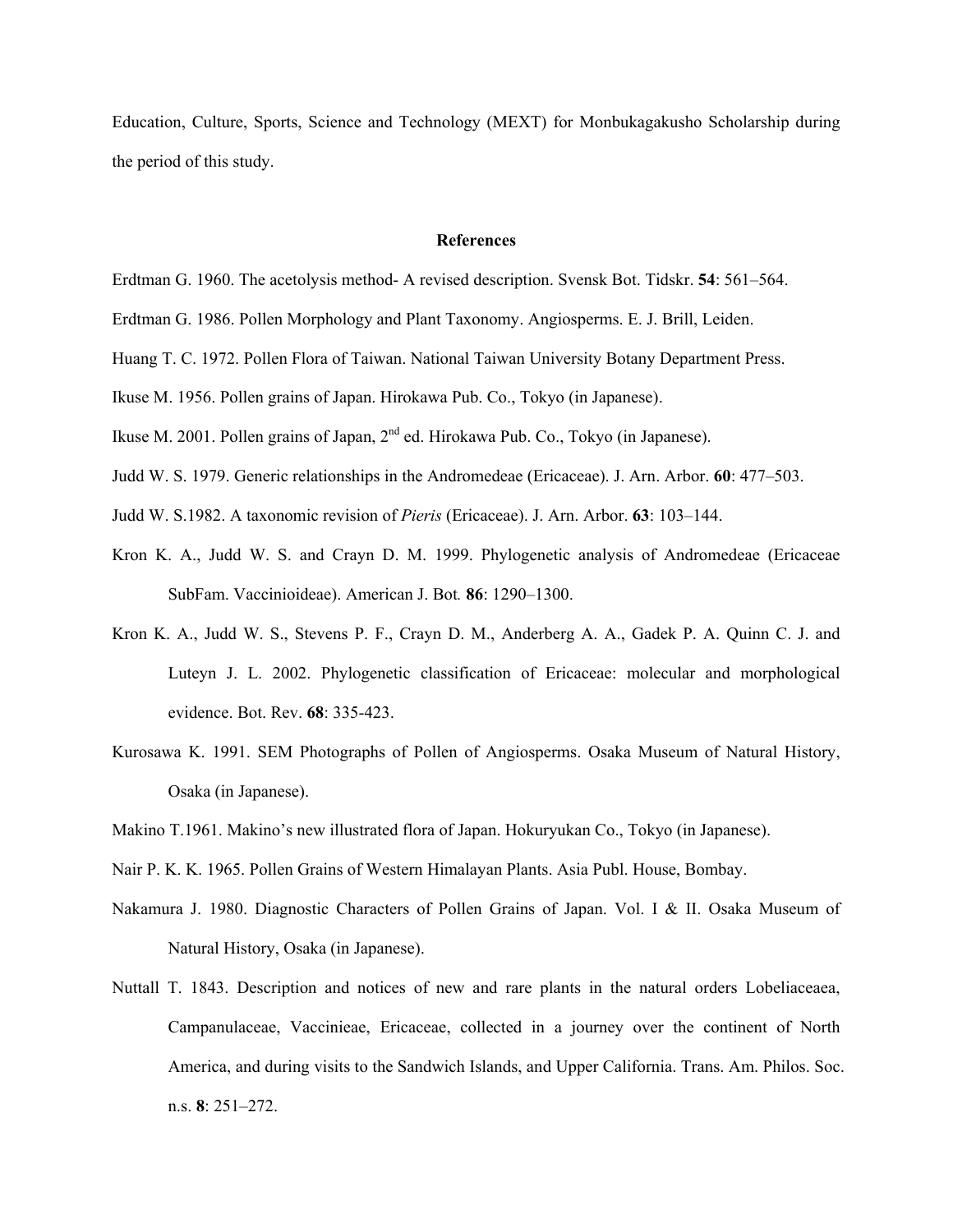Ohwi J. 1965. Flora of Japan. Smithsonian Inst., Washington, D.C.

- Oldfield, F. 1959. The pollen morphology of some of the West European Ericales. Pollen Spores **1:** 19-48.
- Punt W., Blackmore S., Nilsson S. and Thomas A. Le. 1994. Glossary of pollen and spore terminology. LPP Contrib. Ser. 1, LPP Found., Utrecht.
- Sarwar A. K. M. Golam and Takahashi H. 2005. Pollen morphology of *Enkianthus* Lour. (Ericaceae) and its taxonomic significance. *In*: Abstracts of the 17th International Botanical Congress, Vienna, Austria, 17 – 23 July 2005. p. 415.
- Shimakura M.1973. Palynomorphs of Japanese Plant. Spec. Publ. Osaka Mus. Nat. Hist*.* 5: 1-60 (in Japanese).
- Small J. K. 1914. Ericaceae. N. Am. Fl. **29**: 33–103.
- Small J. K. 1933. Manual of the southeastern flora. "Published by the author", New York.
- Stevens P. F. 1971. A classification of the Ericaceae: subfamilies and tribes. Bot. J. Linn. Soc. **64**: 1–53.
- Takahashi H. 1987. Pollen morphology and its taxonomic significance of the Monotropoideae (Ericaceae). Bot. Mag. Tokyo **100**: 385–405.
- Ueno J. 1962. Palynological notes on Ericaceae and Pyrolaceae from Japan and its neighbours. Acta Phytotaxo. Geobot. **20**: 101–111 (in Japanese with English abstract).
- Wang F., Chien N., Zhang Y. and Yang H. 1995. Pollen Flora of China (2<sup>nd</sup> ed). Science Press, Beijing (in Chinese).
- Warner B. G. and Chinnappa C. C. 1986. Taxonomic implications and evolutionary trends in Canadian Ericales. Can. J. Bot*.* **64:** 3113 – 3126.
- Wei Z. 2003. Pollen Flora of Seed Plants. Yunnan Sci. and Tech. Press, Yunnan (in Chinese).
- Yamazaki T. 1993. *Pieris*. *In*: Iwatsuki, K., Y. Yamazaki, D.E. Boufford, and H. Ohba (eds.), Flora of Japan. IIIa. Kodansha, Tokyo.
- Yang B. Y. 1952. Pollen grain morphology in the Ericaceae. Quar. J. Taiwan Mus*.* **5**: 1-24 (in Chinese).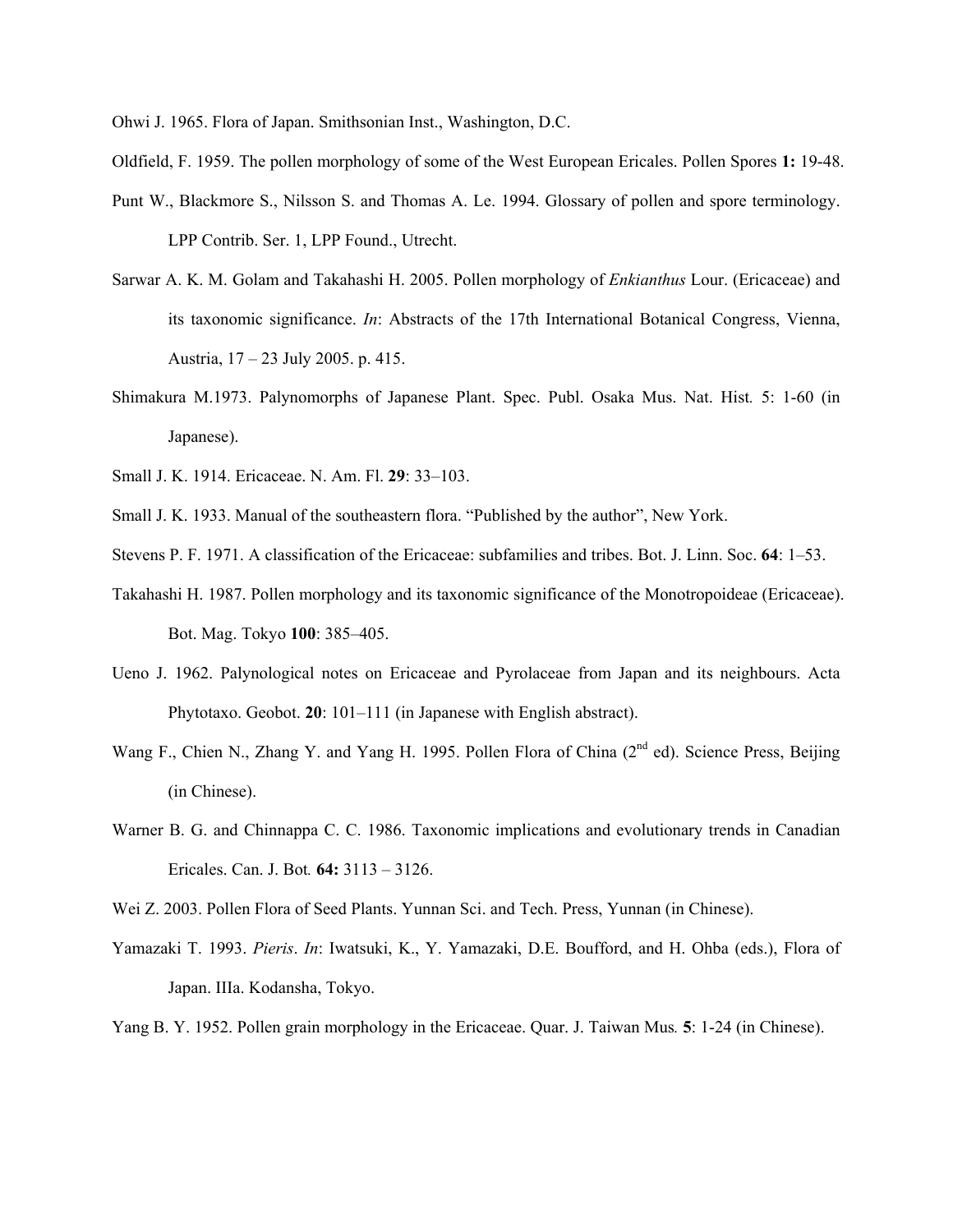## Table 1. Specimens sampled for the palynological studies of *Pieris*, LM Light microscope, SEM

| Scanning electron microscope. Infrageneric classification follows Judd (1982) |
|-------------------------------------------------------------------------------|
|-------------------------------------------------------------------------------|

| Taxon                              | Collector and No.                        | Voucher Information                                                                                                |  |  |  |  |
|------------------------------------|------------------------------------------|--------------------------------------------------------------------------------------------------------------------|--|--|--|--|
| Subgenus Arcterica                 |                                          |                                                                                                                    |  |  |  |  |
| P. nana (Maxim.) Makino            | Fukuda 180, 181 (LM, SEM)                | Japan: Honshu, Rikutyu, Mt. Hayatine, 19 June<br>1932 (KYO)                                                        |  |  |  |  |
|                                    | Takahashi et al. 2571 (SEM)              | Japan: Hokkaido, Prov. Kitami, Monbetsu-gun,<br>Shirataki-mura, Mt. Taira-yama, alt. 1770m, 29<br>June 1982 (SAPS) |  |  |  |  |
| Subgenus Pieris                    |                                          |                                                                                                                    |  |  |  |  |
| Section <i>Pieris</i>              |                                          |                                                                                                                    |  |  |  |  |
| P. japonica (Thunb.) D. Don        | Takahashi 457 (LM, SEM)                  | Japan: Tokyo, Koishikawa Botanical Garden,<br>cultivated, petals pink, 23 March 1980 (SAPS)                        |  |  |  |  |
|                                    | Sasao s.n. (SEM)                         | Taiwan: Prov. Taichû, Kantojum, 20 November<br>1931 (SAPS)                                                         |  |  |  |  |
| P. koidzumiana Ohwi                | Sonohara 10 (LM, SEM)                    | Japan: Okinawa Islands, Kunigami, Hendona,<br>no date (KYO)                                                        |  |  |  |  |
| <i>P. formosa</i> (Wallich) D. Don | McLaren 32F (LM, SEM)                    | China: Yunnan, Pai-ching, 13 April 1936 (Ex<br>Herb. Hort. Bot. Reg. Edin.) (KYO)                                  |  |  |  |  |
| Section <i>Phillyreoides</i>       |                                          |                                                                                                                    |  |  |  |  |
| P. phillyreifolia (Hook.) DC.      | Newcombe 267 (LM, SEM)                   | USA: Georgia, Charlton Co., Okefenokee<br>National Wildlife Refuge, 13 September 1982<br>(SAPT)                    |  |  |  |  |
| P. cubensis (Griseb.) Small        | Ekman (Pl. Ind. Occ. 16387)<br>(LM, SEM) | Cuba: Prov. Pinar del Rio, Sierra de los<br>Organos, 31 March 1923 (S)                                             |  |  |  |  |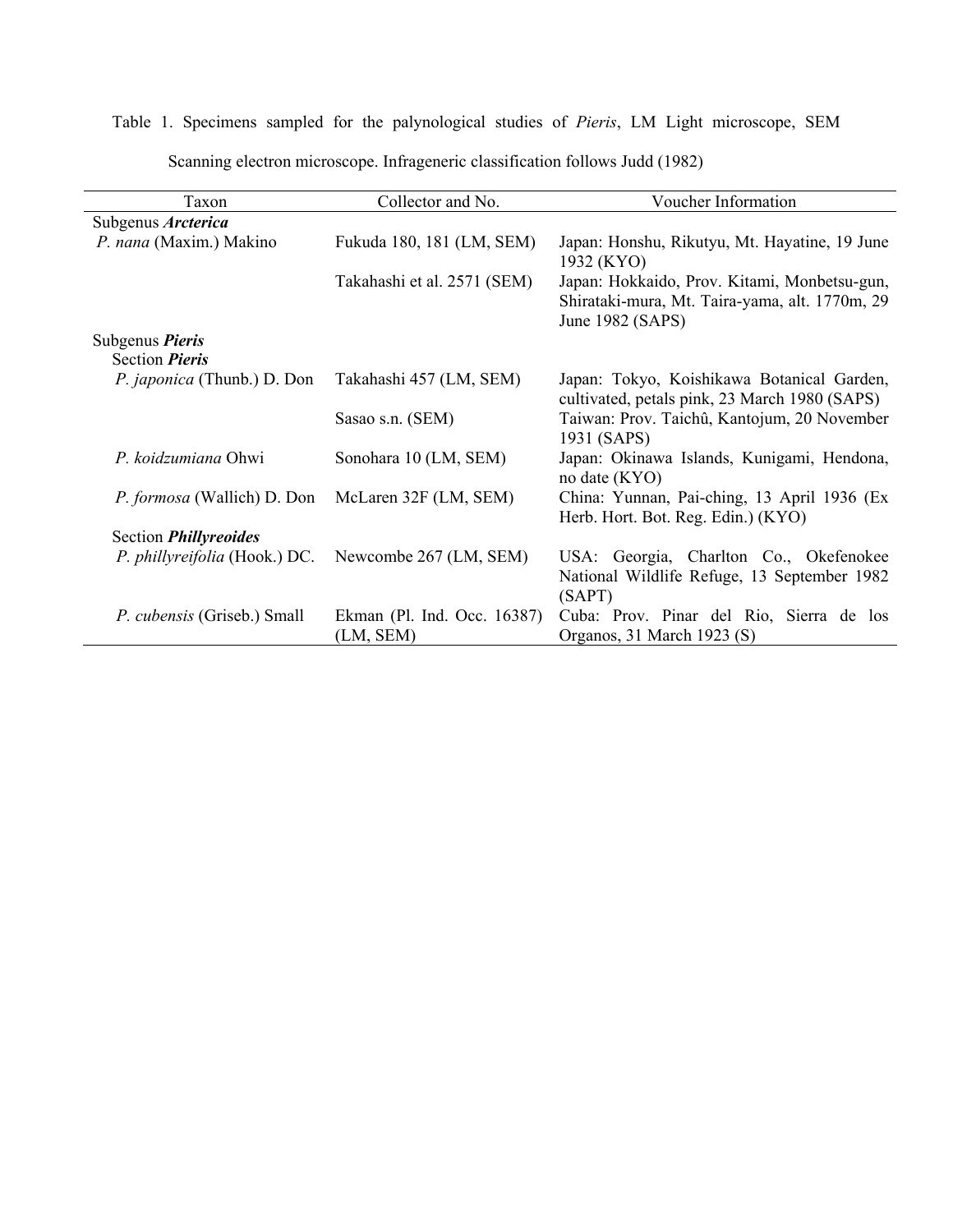Table 2. Variation in pollen characters of *Pieris* showing value in µm and standard deviation, D tetrad diameter, P polar axis, E equatorial axis,

minimum – maximum values in parenthesis. Sculpture by SEM: CR Coarsely rugulate, CRP Coarsely rugulate-psilate, P Psilate, \* Secondary

striate sculpture distinct. Parentheses mean indistinctness

| Name of Subgenus/            | D                                                                                                             | P              | E(d)           | D/d  | P/E  | Colpus                                                                                                        |               | 2f/D                                    | Apocolpial                | Septum        | Sculpture by SEM                  |
|------------------------------|---------------------------------------------------------------------------------------------------------------|----------------|----------------|------|------|---------------------------------------------------------------------------------------------------------------|---------------|-----------------------------------------|---------------------------|---------------|-----------------------------------|
| Section/Species              |                                                                                                               |                |                |      |      | Length $(2f)$                                                                                                 | Width         |                                         | exine thickness thickness |               |                                   |
| Subgenus Arcterica           |                                                                                                               |                |                |      |      |                                                                                                               |               |                                         |                           |               |                                   |
| P. nana                      | $31.9 \pm 1.4$                                                                                                | $17.1 \pm 1.9$ | 24. $3\pm2.5$  | 1.31 | 0.70 | $17.3 \pm 2.8$                                                                                                | $2.0 \pm 0.3$ | 0.54                                    | $2.2 \pm 0.2$             |               | 1.6±0.3 $CR^*$ - $CR(P)^{(*)}$ +* |
|                              |                                                                                                               |                |                |      |      | $(30.0-34.6)$ $(14.9-20.6)$ $(21.1-30.0)$ $(1.15-1.42)$ $(0.64-0.78)$ $(13.9-21.6)$ $(1.7-2.4)$ $(0.45-0.63)$ |               |                                         | $(1.9-2.4)$               | $(1.2-1.9)$   |                                   |
| Subgenus <i>Pieris</i>       |                                                                                                               |                |                |      |      |                                                                                                               |               |                                         |                           |               |                                   |
| Section <i>Pieris</i>        |                                                                                                               |                |                |      |      |                                                                                                               |               |                                         |                           |               |                                   |
| P. japonica                  | $42.8 \pm 2.4$                                                                                                | $22.0 \pm 1.5$ | $33.1 \pm 1.4$ | 1.29 | 0.66 | $20.2 \pm 2.5$                                                                                                | $1.6 \pm 0.6$ | 0.47                                    | $2.4 \pm 0.3$             | $1.1 \pm 0.3$ | $CR - CR(P)^{(*)}$                |
|                              |                                                                                                               |                |                |      |      | $(39.3-46.2)$ $(19.5-24.4)$ $(31.4-36.0)$ $(1.14-1.41)$ $(0.60-0.74)$ $(16.5-24.8)$ $(0.7-2.5)$ $(0.36-0.58)$ |               |                                         | $(2.1 - 3.0)$             | $(0.7-1.5)$   |                                   |
| P. koidzumiana               | $39.3 \pm 2.1$                                                                                                | $21.4 \pm 1.6$ | $29.7 \pm 1.5$ | 1.32 | 0.72 | $16.9 \pm 2.8$                                                                                                | $1.6 \pm 0.5$ | 0.43                                    | $2.6 \pm 0.3$             | $1.7 \pm 0.2$ | $CR - CRP^{(*)}$                  |
|                              | $(37.4-42.7)$ $(19.0-23.5)$ $(27.1-31.2)$ $(1.23-1.40)$ $(0.65-0.78)$ $(13.4-20.6)$ $(0.7-1.9)$ $(0.36-0.54)$ |                |                |      |      |                                                                                                               |               |                                         | $(2.2 - 2.9)$             | $(1.4-2.2)$   |                                   |
| P. formosa                   | $41.5 \pm 2.6$                                                                                                | $22.1 \pm 1.4$ | $30.5 \pm 2.5$ | 1.36 | 0.72 | $13.8 \pm 1.2$                                                                                                | $2.0 \pm 0.3$ | 0.33                                    | $2.1 \pm 0.2$             | $2.2 \pm 0.2$ | $P*$                              |
|                              | $(37.2-45.6)(19.9-27.7)(27.8-34.8)(1.28-1.45)(0.65-0.81)(12.5-16.8)(1.4-2.4)(0.27-0.45)$                      |                |                |      |      |                                                                                                               |               |                                         | $(1.9-2.4)$               | $(1.9-2.4)$   |                                   |
| Section <i>Phillyreoides</i> |                                                                                                               |                |                |      |      |                                                                                                               |               |                                         |                           |               |                                   |
| P. phillyreifolia            | $48.6 \pm 1.6$                                                                                                | $24.3 \pm 2.0$ | $35.6 \pm 2.2$ | 1.37 | 0.68 | $29.0 \pm 2.8$                                                                                                | $0.7\pm0.3$   | 0.60                                    | $1.9 \pm 0.5$             | $1.0 \pm 0.4$ | $CRP*$                            |
|                              | $(47.0-51.2)$ $(20.8-27.7)$ $(32.2-39.6)$ $(1.26-1.49)$ $(0.62-0.74)$                                         |                |                |      |      |                                                                                                               |               | $(24.8-33.0)$ $(0.5-1.5)$ $(0.53-0.64)$ | $(1.3 - 2.8)$             | $(0.5-1.7)$   |                                   |
| Pieris cubensis              | $39.3 \pm 1.2$                                                                                                | $20.8 \pm 1.0$ | $30.7 \pm 1.2$ | 1.28 | 0.68 | $18.6 \pm 1.4$                                                                                                | $0.6 \pm 0.1$ | 0.47                                    | $2.3 \pm 0.3$             | $0.7 \pm 0.2$ | $CRP*$                            |
|                              |                                                                                                               |                |                |      |      | $(38.0-41.3)$ $(19.8-22.8)$ $(29.4-33.0)$ $(1.24-1.33)$ $(0.63-0.72)$ $(17.3-21.4)$ $(0.5-0.8)$ $(0.42-0.52)$ |               |                                         | $(2.0-2.8)$               | $(0.5-1.2)$   |                                   |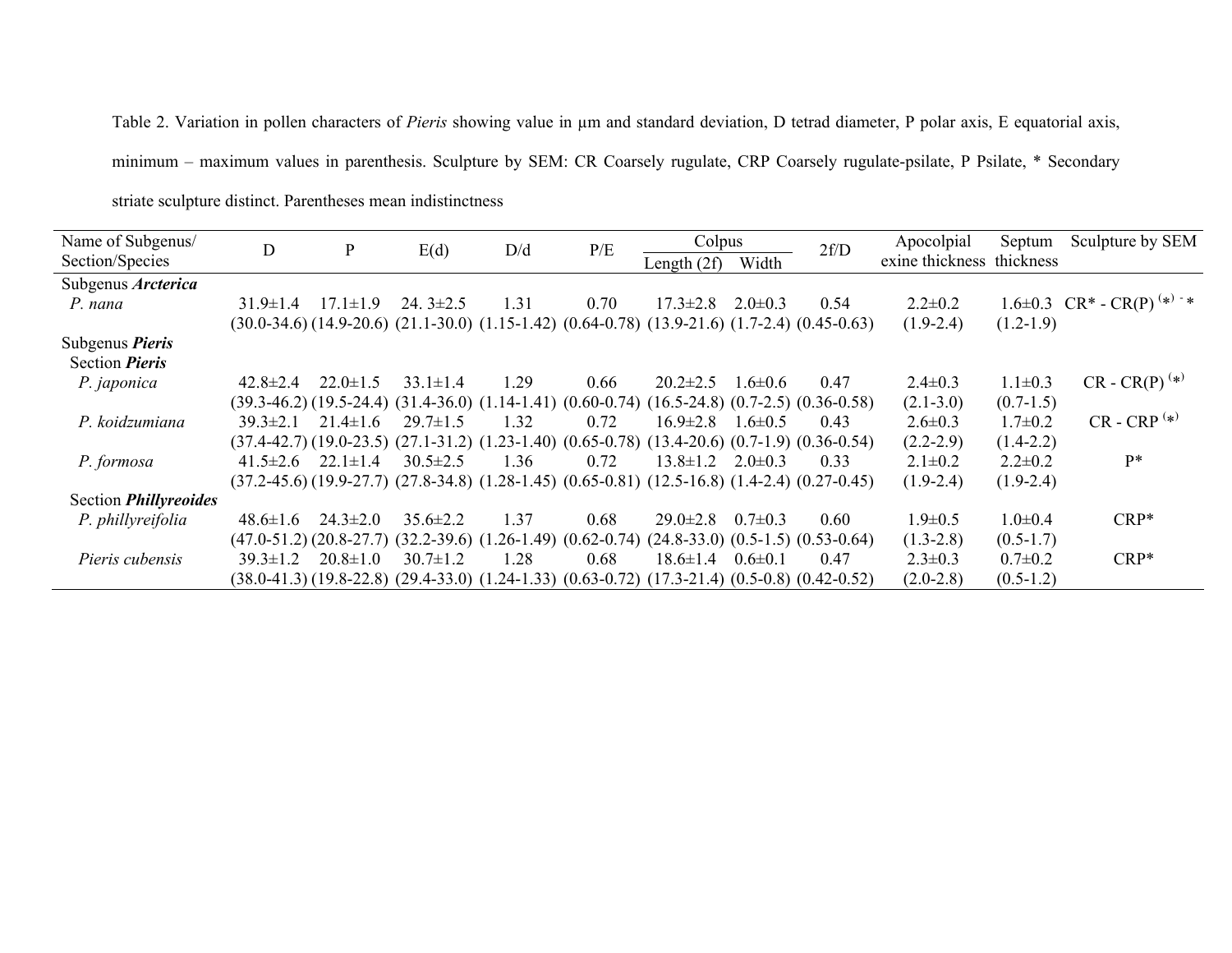Table 3. Cumulative variance and eigen vectors of principal component analysis (PCA) using ten palynological characters based on LM for 6 species of *Pieris*. Character abbreviations corresponding to Table 2

| Principal Component Axis   |          | 2             | 3        |
|----------------------------|----------|---------------|----------|
| Cumulative Variance (%)    | 39.926   | 60.622        | 76.138   |
| Characters                 |          | Eigen vectors |          |
| D                          | 0.417    | 0.336         | $-0.030$ |
| P                          | 0.355    | 0.437         | $-0.149$ |
| E                          | 0.432    | 0.186         | $-0.297$ |
| D/d                        | $-0.024$ | 0.337         | 0.579    |
| P/E                        | $-0.155$ | 0.460         | 0.230    |
| Colpus length $(2f)$       | 0.416    | $-0.118$      | 0.364    |
| Colpus width               | $-0.363$ | 0.067         | 0.110    |
| 2f/D                       | 0.228    | $-0.378$      | 0.465    |
| Apocolpial exine thickness | $-0.185$ | 0.032         | $-0.353$ |
| Septum thickness           | $-0.312$ | 0.416         | 0.126    |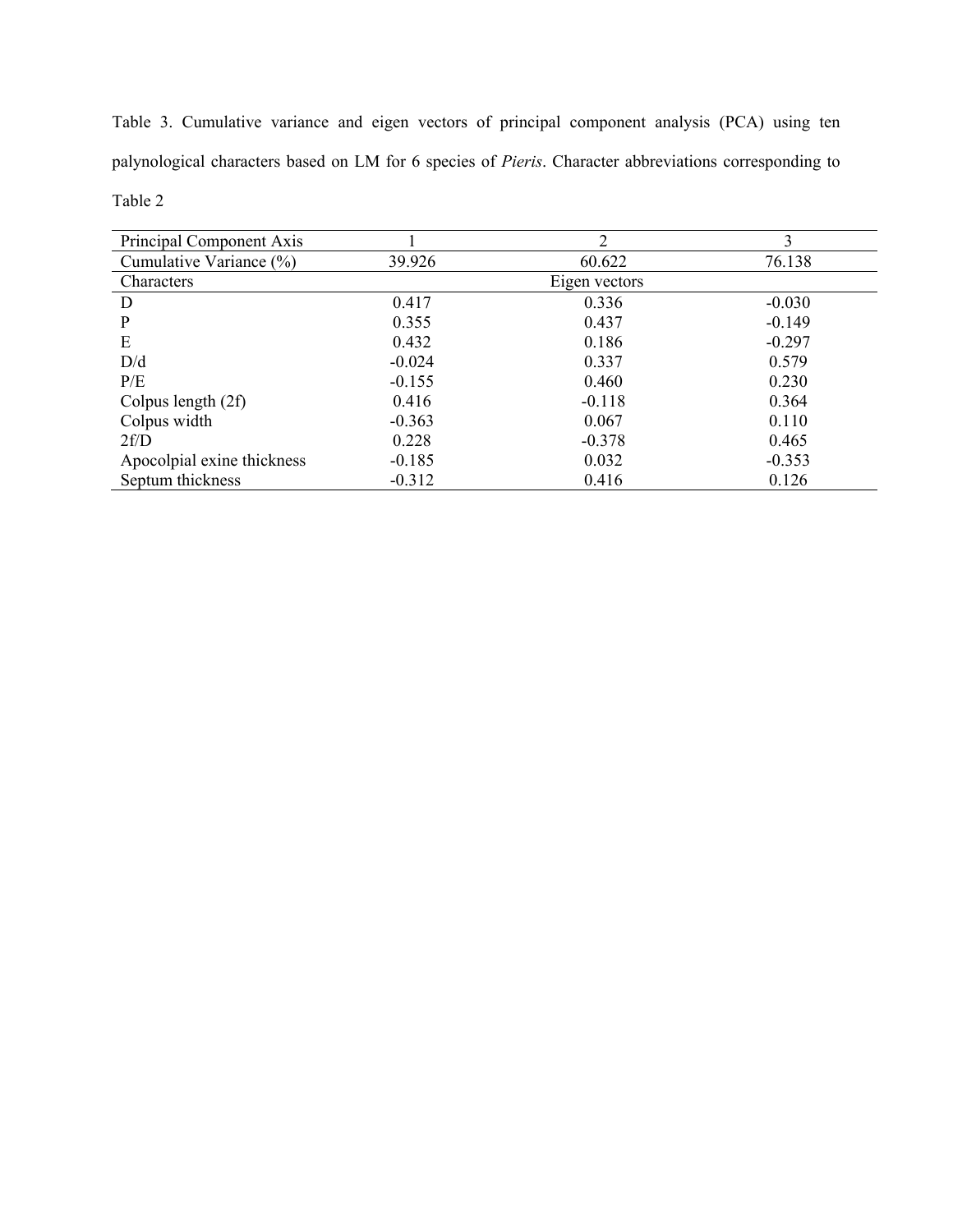Legend:

Figs. 1 – 4. SEM micrographs of pollen grains. 1: Pollen tetrad at polar view (*P. formosa*). 2: Pollen tetrad at equatorial view showing aperture (*P. formosa*). 3 – 4: Apocolpial exine sculpture of *P. nana* (Takahashi et al. 2571 and Fukuda 180, respectively).

Figs. 5 – 10. SEM micrographs of apocolpial exine sculpture. 5 – 6: *P. japonica* (Takahashi 457 and Sasao, s.n., respectively). 7: *P. koidzumiana*. 8: *P. formosa*. 9: *P. phillyreifolia*. 10: *P. cubensis*.

Fig. 11. Two dimensional diagram of component 1 and 2 of pollen grains of six *Pieris* species based on principal component analysis using ten palynological characters.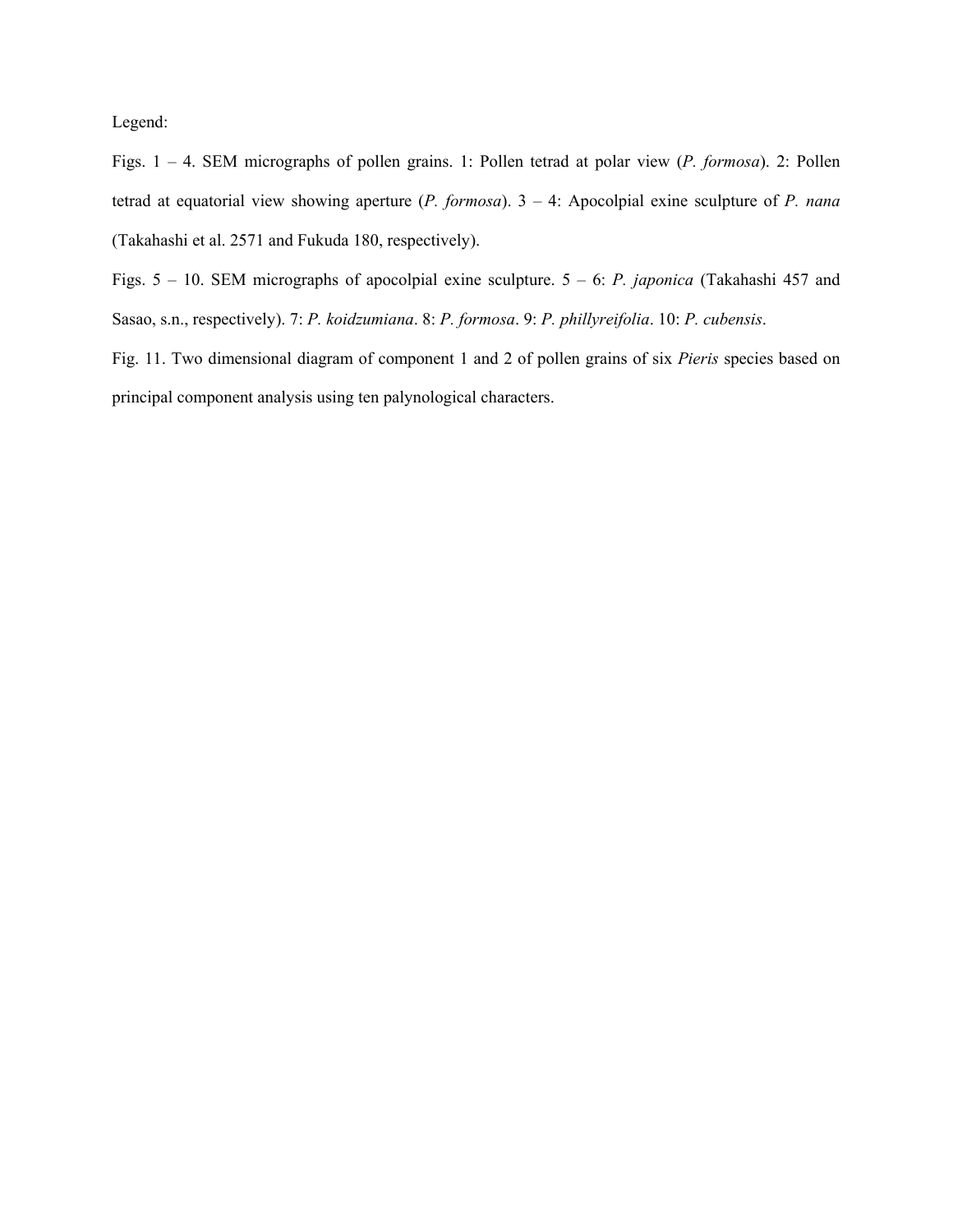

Figs. 1-4.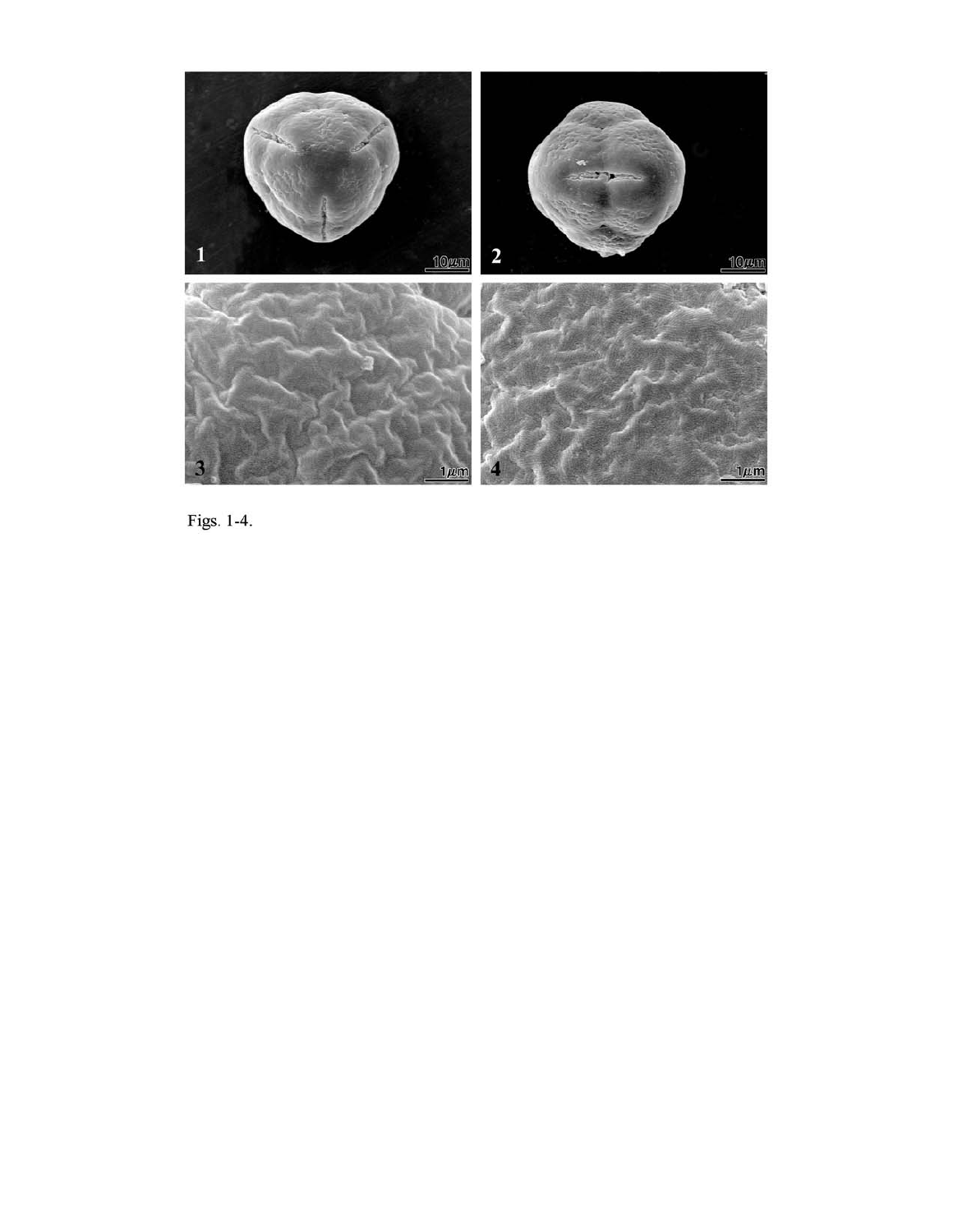

Figs. 5-10.